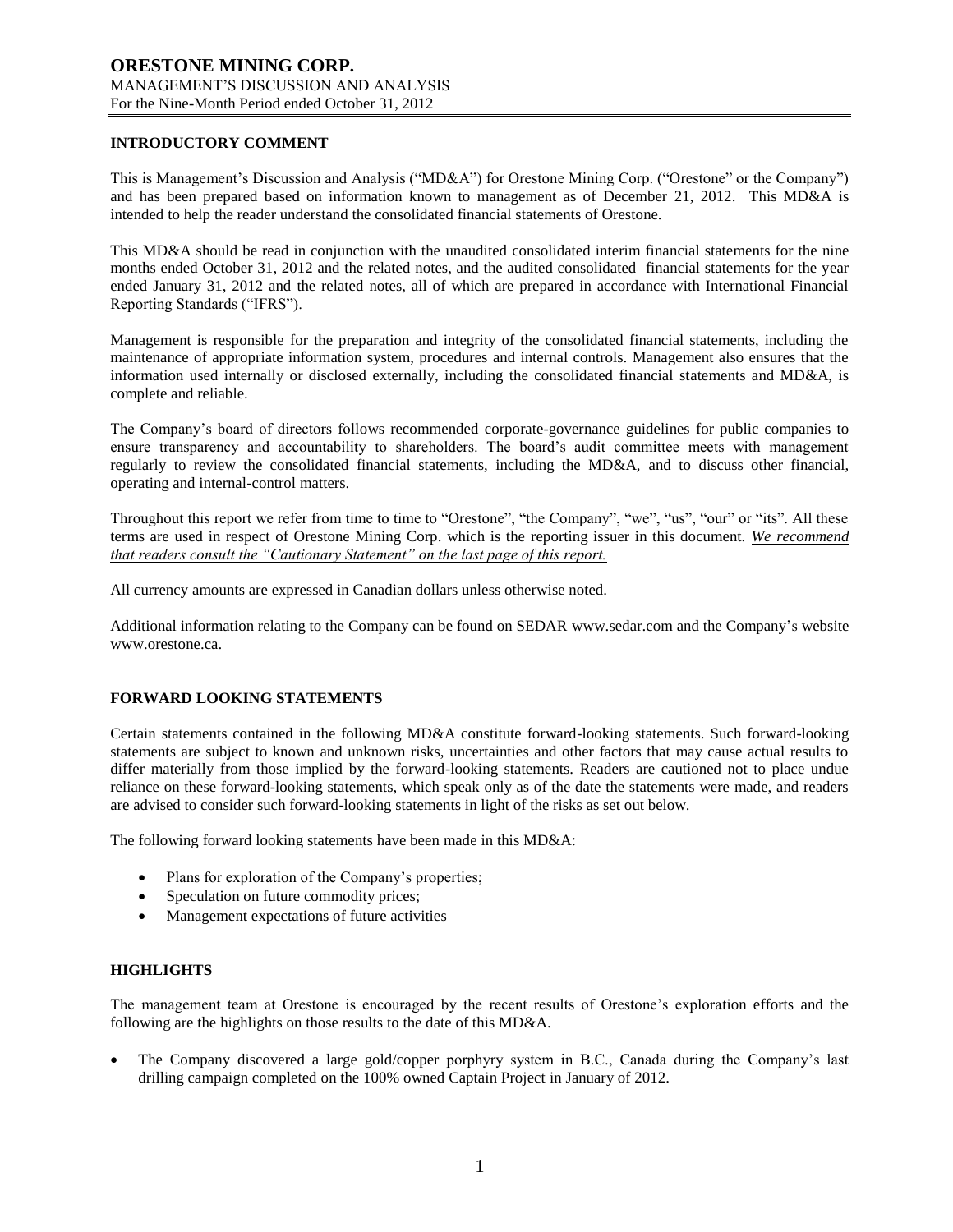- The Company completed a second drilling program in November of 2012 on the Captain Project and announced encouraging results.
- The Company has 30 line kilometers of geophysics and 38 drill sites approved on the Captain Project by the BC Ministry of Energy and Mines.

### **OUTLOOK**

The Company increased and completed a previously announced non-brokered private placement for gross proceeds of \$2,000,000. The proceeds of this financing will be allocated primarily to the drilling program at the Captain Project in British Columbia, Canada, general working capital and to search for new projects intended to increase the Company's project portfolio.

The Company continues to have field and data reviews of all its properties to assist the Company's determination of the best course of action for each of them.

### **DESCRIPTION OF BUSINESS AND OVERALL PERFORMANCE**

Orestone Mining Corp. is a junior mineral exploration company incorporated on April 30, 2007 and subsequently listed on the TSX Venture Exchange under the trading symbol "ORS" on March 11, 2008. The Company's exploration strategy has emphasized copper-gold and gold projects in the Quesnel Terrane of British Columbia. The Quesnel Terrane, which extends from the US border to Northern B.C., hosts numerous mines and many developing bulk tonnage copper-gold prospects such as those on the Mt. Milligan and Kwanika properties in North-central B.C., as well as sediment-hosted gold mineralization on the Spanish Mountain and Frasergold properties in South-central B.C.

On September 18, 2012 the Company completed a share consolidation on the basis of four (4) pre-consolidation common shares for one (1) post-consolidation common share of the Company. All references to number of shares and per share amounts have been retroactively restated to reflect the share consolidation.

# **RESULTS OF OPERATIONS - MINERAL PROPERTIES**

To best understand Orestone's financial results, it is important to gain an appreciation for the significant events, transactions and activities which occurred on its mineral properties during and subsequent to the reporting period. These are summarized below.

### **Captain Property**

Orestone owns 100% of the 41,659 hectare land position royalty free located within the Cariboo and Omineca Mining Divisions. The property is centered about 43 kilometers northeast of Fort St. James in the Nechako Plateau area of north-central British Columbia.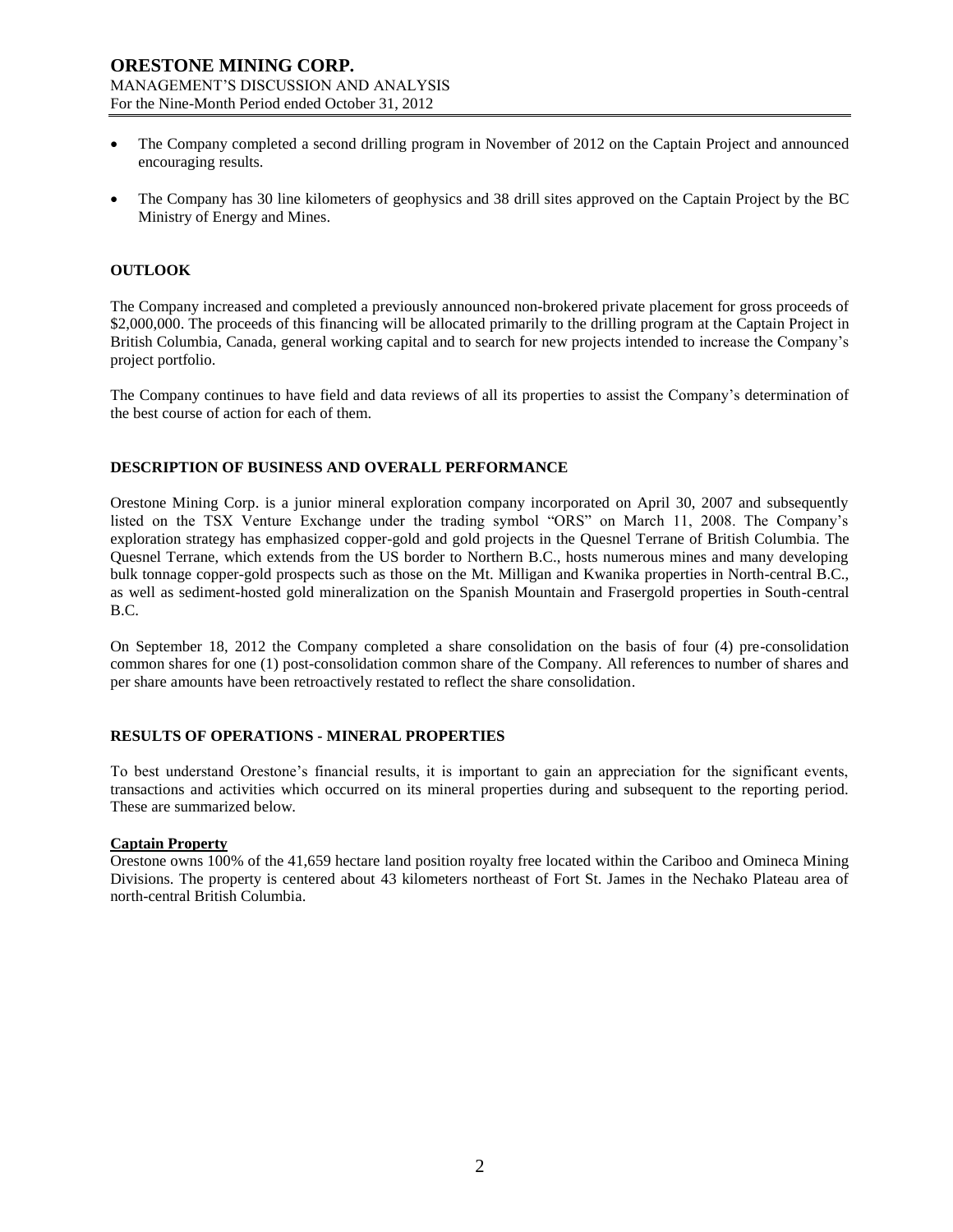# **ORESTONE MINING CORP.**

MANAGEMENT'S DISCUSSION AND ANALYSIS For the Nine-Month Period ended October 31, 2012



The Captain Property and surrounding lands contain many airborne magnetic-high anomalies on ground previously worked by Placer Dome, Noranda and several junior resource companies during 1989 to 1996. Numerous airborne magnetic-high targets in the Quesnel Terrane are known to be related to underlying intrusions important for their relationship with copper-gold porphyry deposits such as Thompson Creek Metals' Mt. Milligan deposit immediately north of the Captain Property. Induced polarization ("IP") surveys over the airborne magnetic highs are a key method of identifying drill targets on the largely overburden covered Captain Property. Between 2008 and 2010, the Company undertook geochemical sampling, induced polarization and ground magnetic surveys, and limited percussion and diamond drilling. Detailed results are filed on Sedar.

In August, 2011 Orestone completed an IP/Resistivity and ground magnetics survey that consisted of a total of 30 kilometers of survey in six lines spaced 400 meters apart and was designed to expand upon previous geophysical surveys along logging roads. The objective of the survey was to better define the potential for copper-gold sulphide mineralization in the area surrounding diamond drill hole 09-05 which encountered potassic-altered volcanic and intrusive rocks. This vertical drill hole reached a depth of 137 meters with the last 3.1 meters encountering mineralized breccia grading 0.21 per cent copper and 0.35 grams per tonne ( $g/t$ ) gold.

The results of the survey completed by Peter E. Walcott & Associates show three separate IP chargeability anomalies that flank magnetic high anomalies. The IP anomalies have widths of 1,000 meters or more that remain open, thus have yet to be fully outlined. The principal IP chargeability anomaly in the central portion of the survey area currently measures 1,000 meters by more than 4,000 meters and corresponds with a resistivity high. This coincident chargeability and resistivity high area is located on the western flank of a magnetic high interpreted to be a magnetitebearing intrusive measuring 1,000 to 2,000 meters wide and in excess of five kilometers in strike length. This geophysical signature covering the central IP/resistivity high target on the Captain project is similar in nature to the geophysical signature of the MBX copper-gold deposit at Mt. Milligan. The geophysical report by Peter E. Walcott & Associates also recommends additional work to define anomalies that are located to the east and west of the current grid area.

In the area of the geophysical anomalies the Company has a total of 38 drill hole sites permitted. In December of 2011, the Company initiated a diamond drilling program that was completed in January 2011. The drill program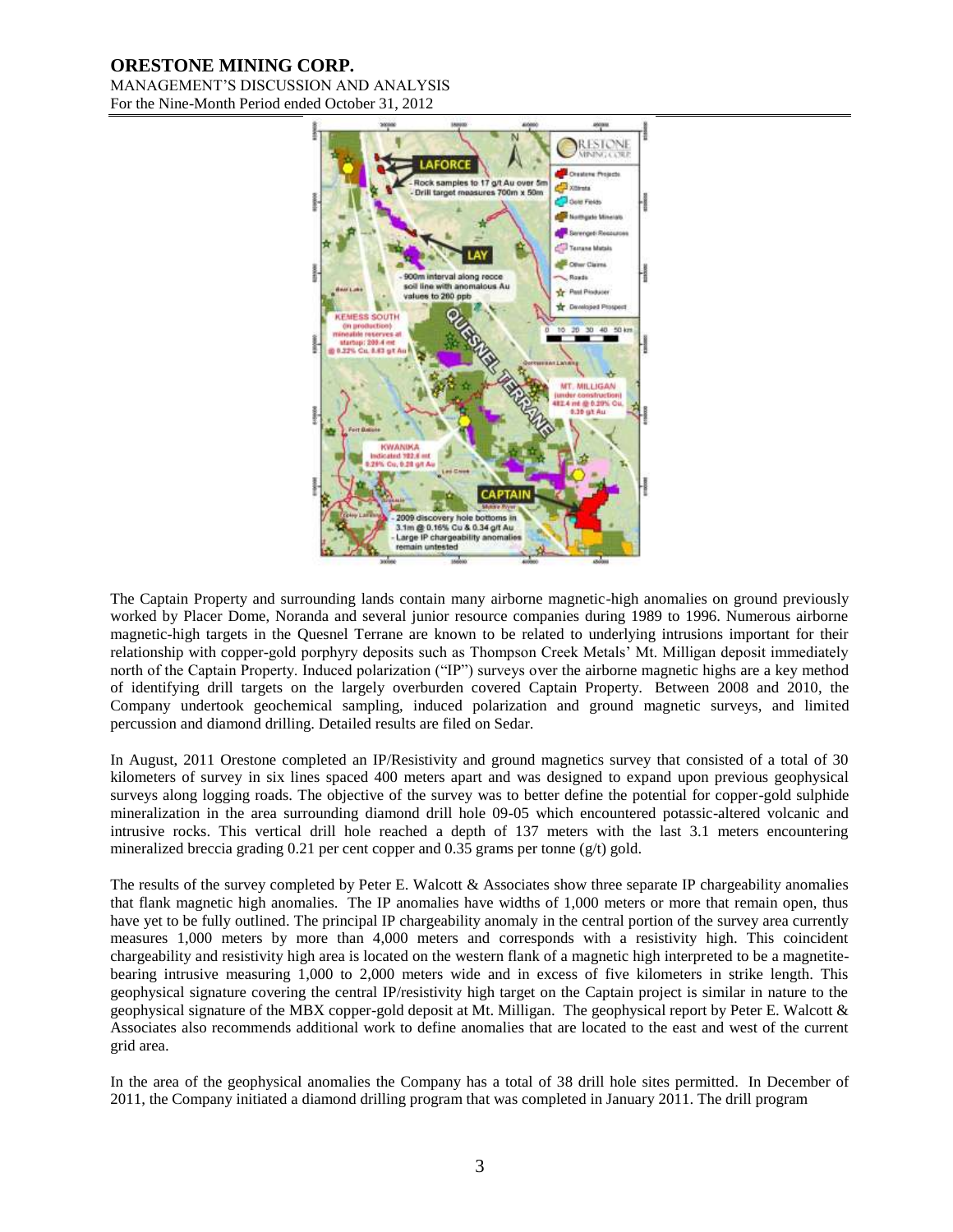consisted of 4 holes totaling 1,275 meters with the objectives to test the previously described anomalies. Overburden depth from all the drill holes was relatively uniform, averaging 45 meters, which is consistent with overburden depth from the previous drill hole 09-05 The best results from the drilling are found in drill hole C11-01 that consisted of 0.23 g/t gold and 0.03% copper over 87 meters that included 0.298 g/t gold and 0.09% copper over 43 meters.

The drill program was successful in confirming the presence of copper and gold mineralization within a sequence of altered rocks consistent with that found in economic copper-gold porphyry systems. To confirm the presence of favorable alteration in the recent drill holes a suite of samples from three drill holes were sent out for petrographic analysis. The results of this study support the Company`s revised interpretation that the alteration pattern from the drilling is indicating the best potential for economic mineralization lies to the east of the recent drilling, possibly associated with a moderate magnetic high located in this direction. The Company realizes that this phase 1 program was able to test a small portion of the potential interpreted through the geophysical program and believes additional surface geophysics and drilling is required to properly assess the potential of the property. First priority will be to test this area to the east of the previous drilling, as well as additional targets within the area. An exploration plan for the 2012 summer season is currently being developed based on the results of surface geophysics, diamond drilling, and petrographic work completed in the past year.

In the fourth quarter of 2012 the Company completed 912.8 metres of diamond drilling in three holes with the visual observations from core logging being very encouraging.

Vertical Hole C12-05 located 100 meters west of C11-01 was drilled to depth of 550.17 metres. The hole intersected bedrock at 63.7m; from 63.7m-150m sericite-carbonate altered volcanic rocks with 1-5% pyrite and minor chalcopyrite (copper mineral) were intersected; from 150m-550m moderate to strong potassic feldspar-biotite and sericite-carbonate altered volcanics and monzonite porphyry dykes with finely disseminated magnetite-pyritechalcopyrite and blebby chalcopyrite and finely disseminated chalcopyrite in potassic feldspar altered veins and flooded zones. Magnetite is disseminated throughout and is associated with zones of pervasive, felted secondary biotite. The above described four hundred meter mineralized intercept of finely disseminated and locally coarse blebby chalcopyrite increases in intensity down hole and remains open at depth.

# **Todd Property**

The Todd Property is located in the Skeena Mining Division of North-west British Columbia, approximately 35 km North-east of the town of Stewart. The property is within the Jurassic Hazelton Group volcano-sedimentary rock package. This geological environment hosts several large and significant mineral deposits including the Granduc Mine (historic resource and production of: 39MM Tonnes at 1.73% Cu with minor silver, gold, and zinc), Eskay Creek Mine (historic production of: 2.2MM Tonnes at 46 g/T Au and 2200 g/T Ag), and the Kerr-Sulphurets-Mitchell deposit (indicated and inferred resources of: 1,750 MM Tonnes at 0.60  $g/T$  Au, 0.21% Cu). The Company believes that the Todd Property has the potential to host significant mineral deposits of a type consistent with the other known deposits in the district. These include Besshi and Kuroko type massive sulfide copper-zinc, epithermal gold-silver, and porphyry copper-gold deposits.

On April 30, 2010, Orestone signed the Todd Creek Joint Venture Agreement with Goldeye and Polar and became the Manager of the Joint Venture, in which it holds a 51% interest, acquired through the purchase of Intuitive Exploration Inc. ("Intuitive"). The Company completed the acquisition with Intuitive on June 3, 2010 by way of a share exchange. As of June 3, 2010 Intuitive was the Company' wholly-owned subsidiary and the Company is the parent of Intuitive. The principle asset of Intuitive is the 51% ownership in the Todd Creek Venture. Under the Todd Creek option agreement, the Company earned its 51% interest in the Todd Property by making payments on the property aggregating \$180,000, issuing 170,000 shares and by incurring expenses related to the Todd Creek Property aggregating \$2,500,000. Geofine has a net smelter return royalty in the amount of 2.5%. The Todd Creek Joint Venture pays a \$25,000 advance on the above royalty to Geofine every November.

Pursuant to an option agreement dated August 19, 2008 between Intuitive and Mr. Kelly Funk, the Todd Creek Joint Venture also held an option to acquire 100% of the Kelly Funk Property, which is adjacent to and east of the Todd Property. Under the option agreement, the Todd Creek Joint Venture could earn 100% of the property by making payments of \$450,000 and issuing 350,000 shares. Intuitive paid \$65,000 and issued 65,000 common shares. On October 22, 2010, Orestone on behalf of the Joint Venture issued 50,000 shares in the capital of the Company to Mr.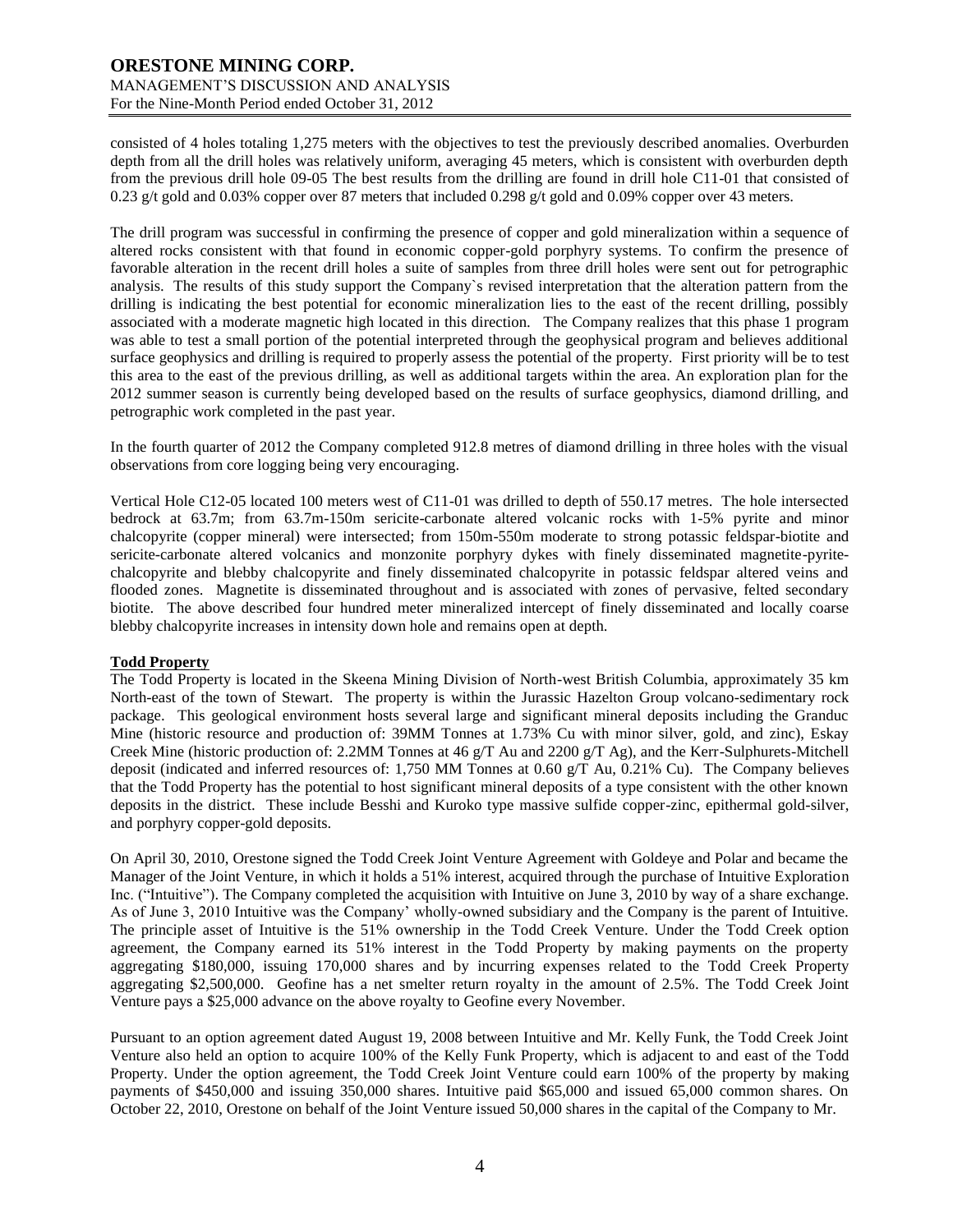Funk (49% was reimbursed to the Company by the Joint Venture Partners) and the Joint Venture made the required 2010 payment of \$75,000. If Intuitive acquires the property, Intuitive has agreed to pay a net smelter return royalty of 2.0%. The royalty may be purchased at any time during the four year period following the grant of the royalty in 0.5% increments at \$750,000 per increment. On September 26, the Company, after review of its holdings and with the consent of its Joint Venture Partners, dropped its option on the property and has no further obligations under the option agreement.

Dr. Mark Fedikow of Mount Morgan Resources Ltd. completed a NI 43-101 technical report on the Todd Property and the Todd Creek Report has been filed on SEDAR at [www.sedar.com.](http://www.sedar.com/) The author of the Todd Creek Report, Dr. Fedikow, is an independent Qualified Person under NI 43-101.

### **LaForce Property**

The 100% owned LaForce Project consists of 47 square kilometers located approximately 20 kilometers east of Northgate Minerals Kemesss copper-gold mine in northern British Columbia.

The LaForce project falls within the Quesnel Terrane and straddles the contact between an Early Jurassic batholith of monzonitic to quartz dioritic composition in the west and Upper Triassic Takla Group basic to intermediate flows, breccias and tuffs and minor sedimentary rocks in the east. Previous surface work by Orestone has defined a zone of gold mineralization that has a strike length of more than 2 kilometers with widths up to 50 meters that roughly parallels this contact. Mineralization discovered to date is typically found within moderately to locally well-developed quartz stockwork/vein zones hosted by strongly pyritized and silica-sericite altered clastic sediments. These zones of quartz veins up to 20 cm wide carry variable amounts of pyrite, listwanite and minor chalcopyrite and lesser galena and may in part be stratabound.

Highlights of previous surface sample programs include 17.7 g/t gold over a 5 meter width and 10.6 g/t gold over a 2 meter width. These two samples were collected 700 meters apart along strike of the interpreted mineralized zone and are located at the hanging wall contact of the structure. Additional rock and soil sampling show the potential for the zone over a strike length of 2 kilometers.

In September 2011 the Company completed additional surface exploration that consisted of channel sampling across the area where outcrop sampling had returned a gold value of 17.7 g/t over 5.0 meters, and additional channel sampling along the 900 meter strike length of the interpreted structural zone that hosts gold mineralization. Sampling did show results anomalous in gold but did not confirm the grades that resulted from previous sampling.

The program was cut short due to bad weather that limited accessibility.

On February 1, 2012 a number of claims that were part of the La Force property were allowed to expire. The three remaining claims that comprise the La Force property now total 1,057 hectares.

# **Lay Property**

Mineral claims comprising the Lay Property were allowed to lapse on September 1, 2012 due to the grassroots nature of the prospect and a desire of management to focus on the Captain project.

### **Connor Creek Property**

The Company entered into an arm's length letter agreement dated November 10, 2009 with Kootenay Gold Inc ("Kootenay"), a publicly traded company on the TSX Venture Exchange (TSX-V:KTN), for the acquisition of an option to earn 60% of Kootenay's 100% interest in the Connor Creek gold property in the Nelson Mining Division, Southeastern British Columbia.

Pursuant to the Letter Agreement, Orestone could earn 60% of Kootenay's 100% interest in the Connor Creek Property by: (i) expending \$1,000,000 on the Property prior to November 10, 2013 including \$150,000 in exploration costs by November 10, 2010; and (ii) delivering to Kootenay an aggregate 750,000 shares of Orestone by November 10, 2013 including 150,000 shares on acceptance of the Letter Agreement by the TSX Venture Exchange. Upon making the foregoing expenditures and share payments, Orestone will have earned an undivided 60% interest in the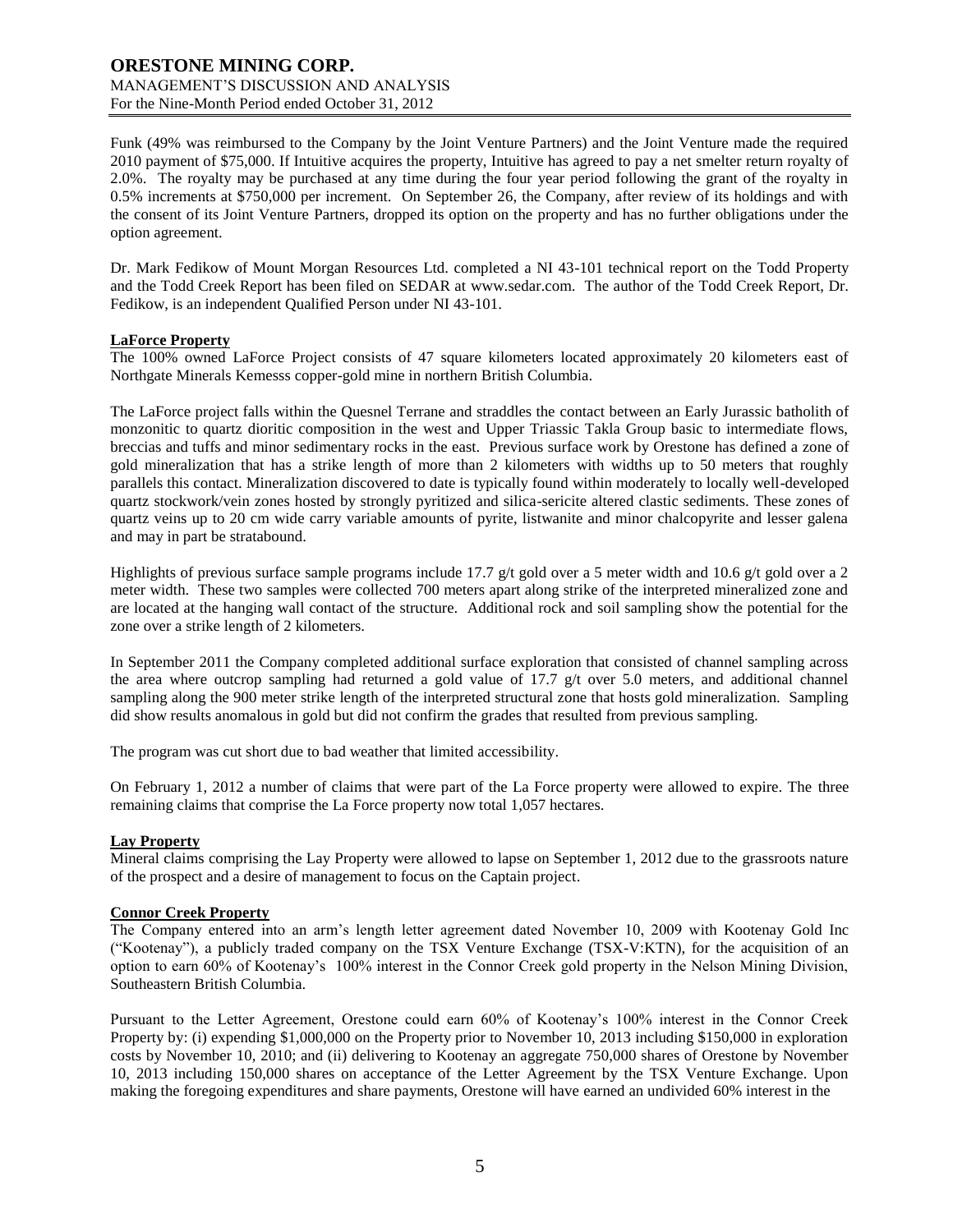# **ORESTONE MINING CORP.**

#### MANAGEMENT'S DISCUSSION AND ANALYSIS For the Nine-Month Period ended October 31, 2012

Connor Creek Property. Orestone has made the initial 150,000 share payment and incurred exploration costs in excess of \$300,000, which satisfies the terms of the agreement through to November 10, 2010. Subsequently on November 9, 2010, the Company issued an additional 150,000 shares to Kootenay in order to maintain the option until November 2011. In addition, the Company is required to incur \$50,000 of exploration expenditures by November 10, 2011.

On September 8, 2011, the Company, after review of its holdings, dropped its option on Connor Creek Property and has no further obligations under the option agreement.

# **QUALIFIED PERSON**

The technical information reported in this MD&A has been reviewed and approved by Mr. Ross Zawada P. Geo., the Company's Exploration Manager. Mr. Zawada is a Professional Geoscientist and member of the Professional Engineers and Geoscientist Association of British Columbia (APGEBC) and a qualified person as defined by NI 43- 101.

# **IMPAIRMENT OF LONG-LIVED ASSETS**

The Company completed an impairment analysis as at October 31, 2012, which considered the indicators of impairment in accordance with IAS 36, "Impairment Assets". Management concluded that other than the \$162,502 write-off on the termination of the options on the Kelly Funk and the Connor Creek Properties in the second quarter of fiscal 2012, no other impairment charge was required because:

- there have been no significant changes in the legal factors or climate that affects the value of the properties;
- all property rights remain in good standing;
- there have been no significant changes in the projections for the properties;
- exploration results continue to be positive;
- the Company intends to continue its exploration and development plans on its properties.

# **RISKS AND UNCERTAINTIES**

Below are some of the risks and uncertainties that the Company faces.

# *Industry*

The Company is engaged in the exploration of mineral properties, an inherently risky business. There is no assurance that a mineral deposit will ever be discovered and economically produced. Most exploration projects do not result in the discovery of commercially mineable ore deposits. If market conditions make financings difficult, it may be difficult for the Company to find joint venture partners. The Company may be unsuccessful in identifying and acquiring projects of merit.

# *Mineral resource estimates*

The estimation of reserves and mineralization is a subjective process and the accuracy of any such estimates is a function of the quality of available data and of engineering and geological interpretation and judgment. No assurances can be given that the volume and grade of reserves recovered and rates of production will not be less than anticipated.

# *Gold and metal prices*

The price of gold is affected by numerous factors including central bank sales, producer hedging activities, the relative exchange rate of the U.S. dollar with other major currencies, supply and demand, political, economic conditions and production levels. In addition, the price of gold has been volatile over short periods of time due to speculative activities. The prices of other metals and mineral products that the Company may explore have the same or similar price risk factors.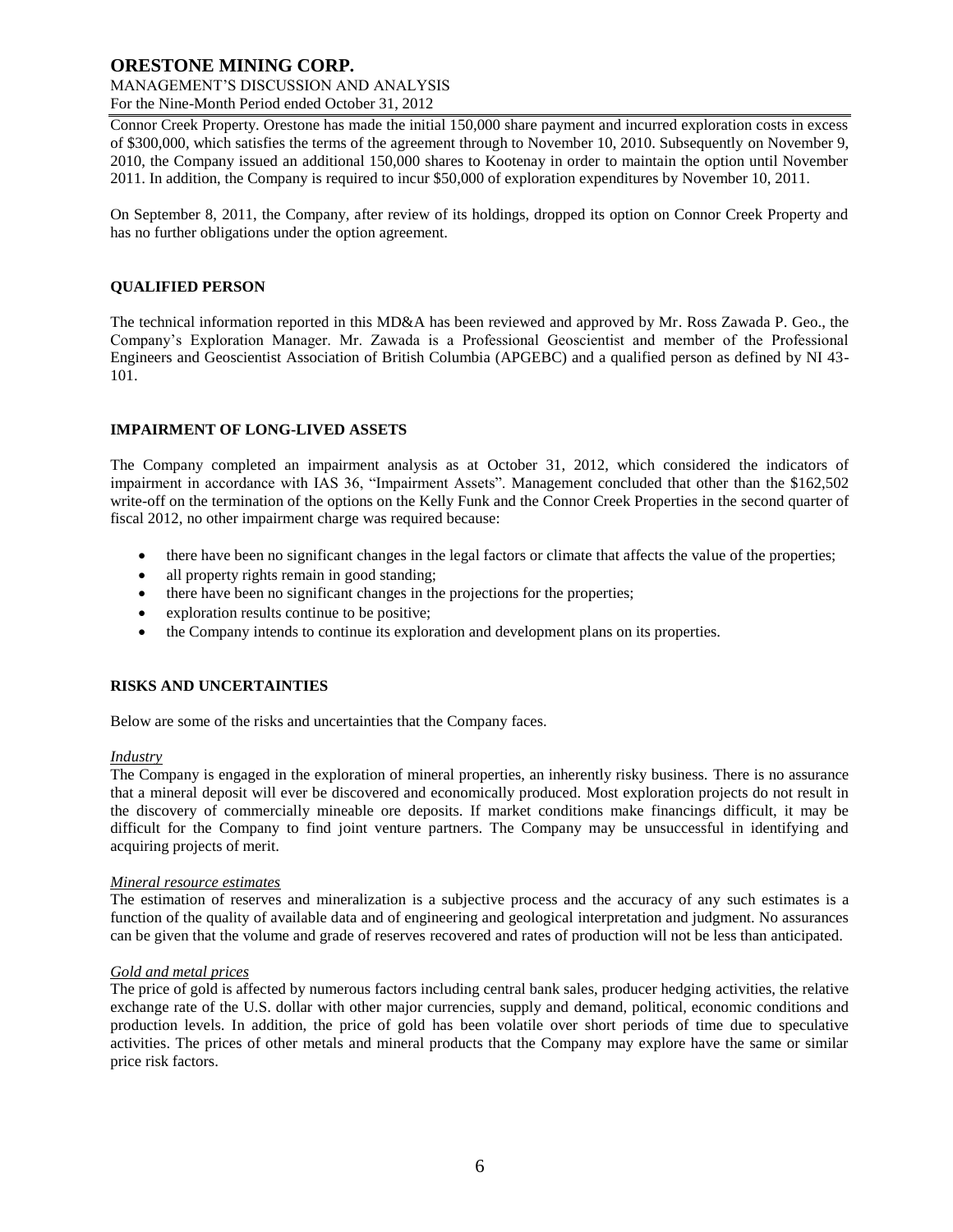### *Cash flows and additional funding requirements*

The Company currently has no revenue from operations. If any of its exploration programs are successful and optionees of properties complete their earn-in, the Company would have to provide its share of ongoing exploration and development costs in order to maintain its interest or be reduced in interest or to a royalty interest. Additional capital would be required to put a property into commercial production. The sources of funds currently available to the Company are equity capital or the offering of an interest in its projects to another party. Current economic conditions have limited the Company's ability to access financing through equity markets and this has created significant uncertainty as to the Company's ability to fund ongoing operations for the next operating period.

### *Environmental*

The Company's exploration and development activities are subject to extensive laws and regulations governing environment protection. The Company is also subject to various reclamation-related conditions. Although the Company closely follows and believes it is operating in compliance with all applicable environmental regulations, there can be no assurance that all future requirements will be obtainable on reasonable terms. Failure to comply may result in enforcement actions causing operations to cease or be curtailed and may include corrective measures requiring capital expenditures. Intense lobbying over environmental concerns by NGOs has caused some governments to cancel or restrict development of mining projects. Current publicized concern over climate change may lead to carbon taxes, requirements for carbon offset purchases or new regulation. The costs or likelihood of such potential issues to the Company cannot be estimated at this time.

### *Laws and regulations*

The Company's exploration activities are subject to extensive federal, provincial, state and local laws and regulations governing prospecting, development, production, exports, taxes, labour standards, occupational health and safety, mine safety and other matters in all the jurisdictions in which it operates. These laws and regulations are subject to change, can become more stringent and compliance can therefore become more costly. The Company applies the expertise of its management, advisors, employees and contractors to ensure compliance with current laws.

### *Title to mineral properties*

While the Company has investigated title to its mineral properties, this should not be construed as a guarantee of title. The properties may be subject to prior unregistered agreements or transfers and title may be affected by undetected defects. Unresolved native land claim issues in Canada may affect its properties in this jurisdiction in the future.

# *Possible dilution to present and prospective shareholders*

The Company's plan of operation, in part, contemplates the financing of its business by the issuance of securities and possibly, incurring debt. Any transaction involving the issuance of previously authorized but unissued shares of common stock, or securities convertible into common stock, would result in dilution, possibly substantial, to present and prospective holders of common stock. The Company may seek joint venture partners to fund in whole or in part exploration projects. This dilutes the Company's interest in properties. This dilution is undertaken to spread or minimize the risk and to expose the Company to more exploration plays. However, it means that any increased market capitalization or profit that might result from a possible discovery would be shared with the joint venture partner. There is no guarantee that the Company can find a joint venture partner for any property.

### *Material risk of dilution presented by large number of outstanding share purchase options and warrants*

At December 21, 2012 there were 3,192,000 stock options outstanding. Directors and officers hold 2,393,250 of the options and 798,750 are held by employees and consultants of the Company. At December 21, 2012 there were 11,843,375 outstanding warrants with expiry dates from July 11, 2013 to October 23, 2013; and 1,041,250 outstanding finder's warrants exercisable until October 23, 2013.

# *Trading volume*

The relatively low trading volume of the Company's shares reduces the liquidity of an investment in its shares.

# *Volatility of share price*

Market prices for shares of early stage companies are often volatile. Factors such as announcements of mineral discoveries or discouraging exploration results, changes in financial results, and other factors could have a significant effect on share price.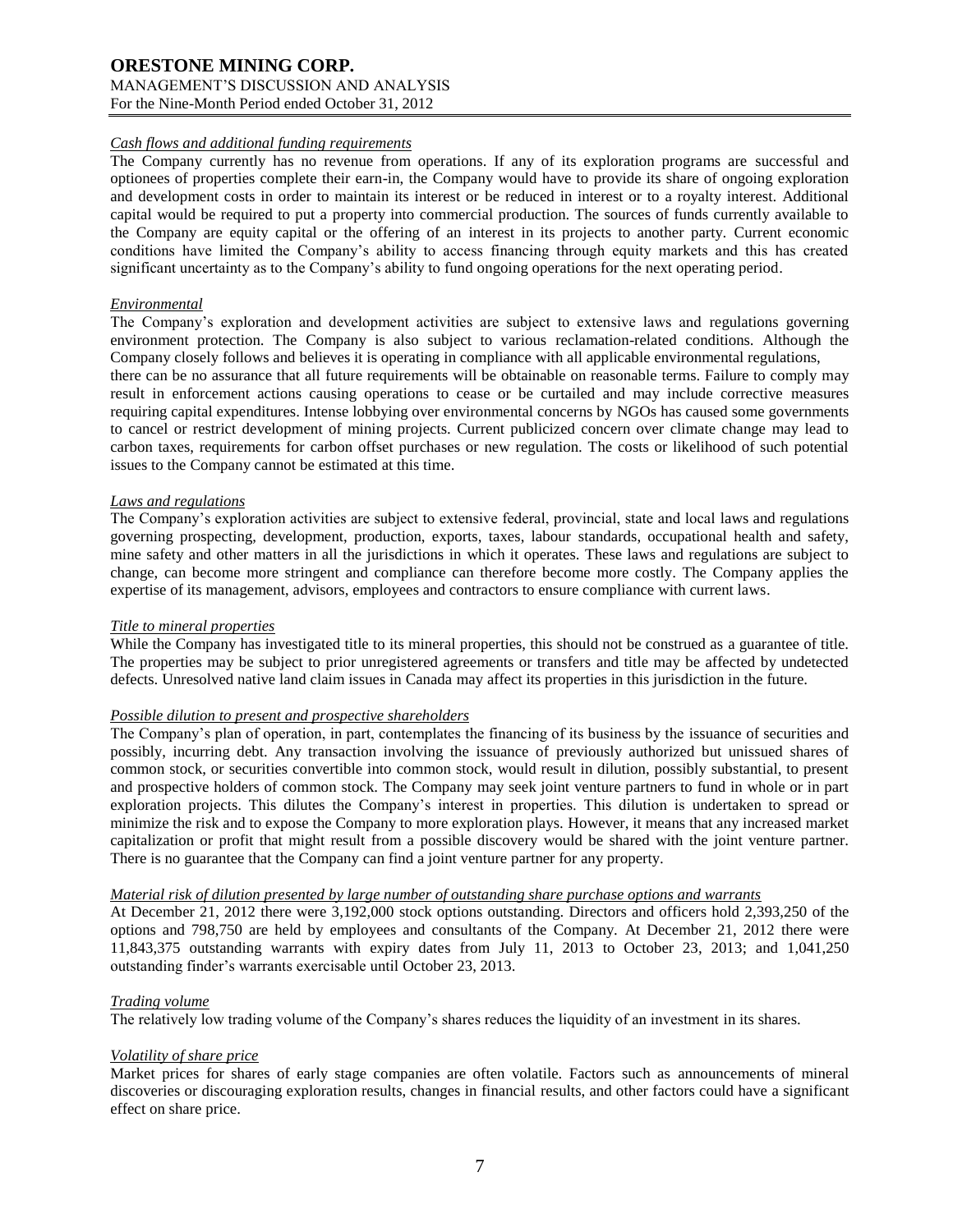# **ORESTONE MINING CORP.** MANAGEMENT'S DISCUSSION AND ANALYSIS

For the Nine-Month Period ended October 31, 2012

# *Competition*

There is competition from other mining exploration companies with operations similar to the Company's. Many of the companies with which it competes have operations and financial strength greater than the Company's.

# *Dependence on management*

The Company depends heavily on the business and technical expertise of its management.

# *Conflict of interest*

Some of the Company's directors and officers are directors and officers of other natural resource or mining-related companies. These associations may give rise from time to time to conflicts of interest. As a result of such conflict, the Company may miss the opportunity to participate in certain transactions.

# **SUMMARY OF SELECTED ANNUAL FINANCIAL INFORMATION**

|                                                                         | Year ended<br>January 31, 2012 | Year ended<br>January 31, 2011 | Year ended<br>January 31, 2010 |
|-------------------------------------------------------------------------|--------------------------------|--------------------------------|--------------------------------|
|                                                                         |                                |                                | Under Canadian                 |
|                                                                         | <b>Under IFRS</b>              | Under IFRS                     | <b>GAAP</b>                    |
|                                                                         | \$                             | \$                             | \$                             |
| Net sales/total revenues                                                |                                |                                |                                |
| Income (loss) before discontinued operations and<br>extraordinary items | (913,700)                      | (461,765)                      | (161, 468)                     |
| Per share basis                                                         | (0.02)                         | (0.01)                         |                                |
| Diluted per share basis                                                 | (0.02)                         | (0.01)                         |                                |
| Net income or loss, total                                               | (913,700)                      | (461,765)                      | (161, 468)                     |
| Per share basis                                                         | (0.02)                         | (0.01)                         |                                |
| Diluted per share basis                                                 | (0.02)                         | (0.01)                         |                                |
| Total assets                                                            | 3,689,866                      | 3,048,235                      | 2,293,508                      |
| Total long-term financial liabilities                                   |                                |                                |                                |
| Cash dividends declared per share                                       |                                |                                |                                |

# **SUMMARY OF QUARTERLY FINANCIAL INFORMATION**

|                      |           |                             | Loss per share  | <b>Net</b>    | <b>Net</b>    |
|----------------------|-----------|-----------------------------|-----------------|---------------|---------------|
|                      |           | <b>Net</b>                  | from continuing | comprehensive | income (loss) |
| Fiscal quarter ended | Revenues* | income $(\text{loss})^{**}$ | operations      | income (loss) | per share     |
|                      | \$        |                             |                 |               |               |
| $31-Oct-12$          | Nil       | (112,015)                   | (0.00)          | (112,015)     | (0.02)        |
| $31$ -Jul-12         | Nil       | (114, 919)                  | (0.00)          | (114, 919)    | (0.00)        |
| $30-Apr-12$          | Nil       | (178, 769)                  | (0.00)          | (178, 769)    | (0.00)        |
| $31$ -Jan-12         | Nil       | (352,901)                   | (0.00)          | (352,901)     | (0.00)        |
| $31-Oct-11$          | Nil       | (280, 701)                  | (0.00)          | (280,701)     | (0.00)        |
| $31 -$ Jul $-11$     | Nil       | (245, 547)                  | (0.01)          | (245, 547)    | (0.01)        |
| $30$ -Apr-11         | Nil       | (34, 551)                   | (0.01)          | (34, 551)     | (0.00)        |
| $31$ -Jan-11         | Nil       | (261, 984)                  | (0.01)          | (346, 832)    | (0.01)        |

\* Revenues exclude interest income.

\*\* Net income (loss) before income taxes.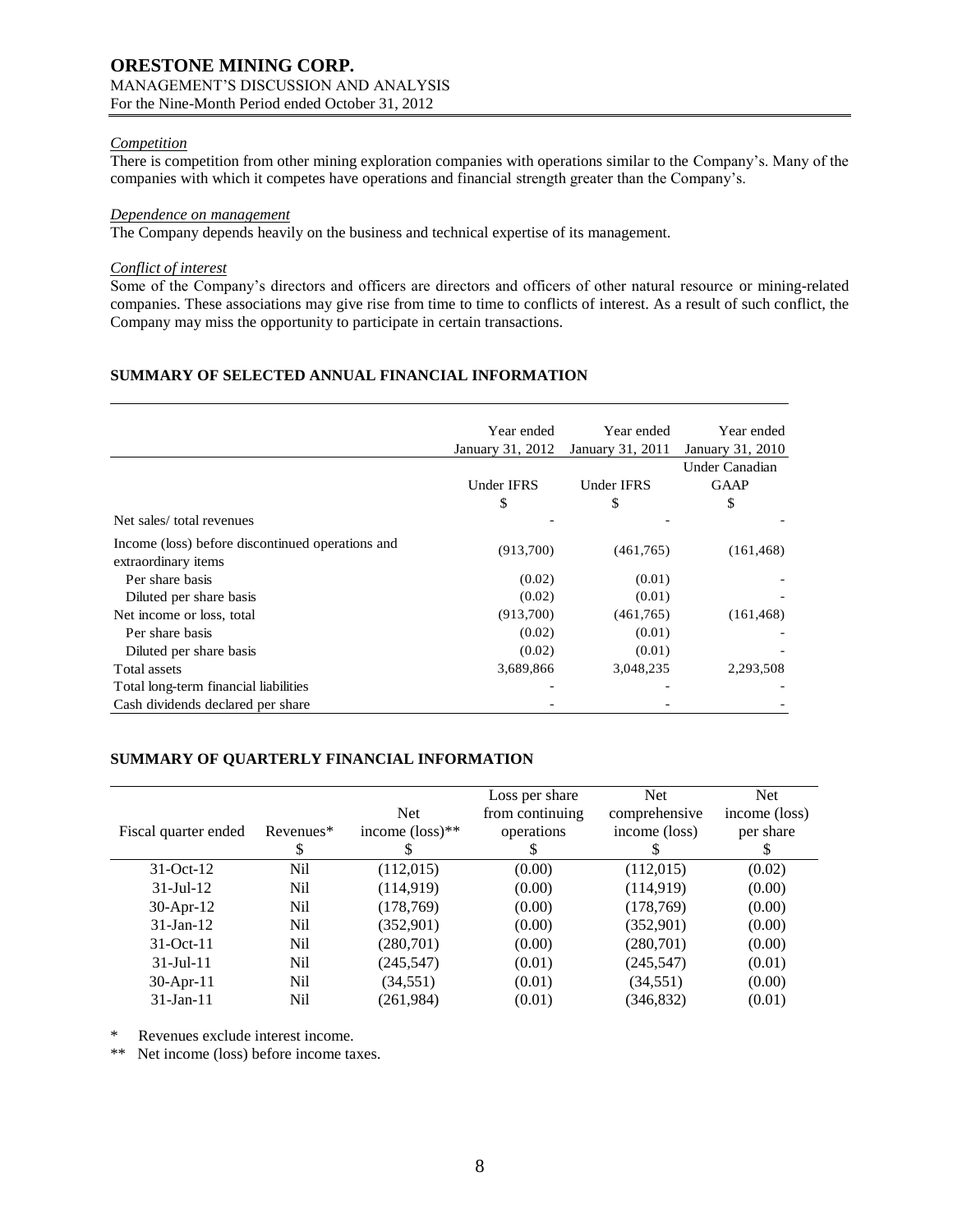*Results of operation for the three months ended October 31, 2012 compared to the three months ended October 31, 2011:*

For the quarter ended October 31, 2012 the Company recorded a net loss of \$112,015 (loss per share - \$0.002) compared to \$280,701 (loss per share - \$0.02) in the third quarter of fiscal 2012.

During the three months ended October 31, 2012, the Company incurred \$109,631 (2011 - \$175,813) in general and administrative expenses, of which \$8,258 (2011 - \$40,902) relates to non-cash share-based payments expense for options vested during the period and non-cash depreciation of \$114 (2011 - \$286).

Excluding the non-cash items, the Company's general and administrative expenses amounted to \$101,259 compared to 2011's \$134,625, a decrease of \$33,366. The decrease was primarily due to the management conserving cash and cutting back costs in corporate development by: (a) a decrease of salaried employees (2012 – \$40,587; 2011 - \$80,741), (b) a decrease of investor relation expenses due to reduced investor relations shows participation (2012 - \$18,701; 2011 - \$31,799), offset by an increase in professional fees paid for consulting services provided to the Company [2012 - \$20,974; 2011 – (\$840)]. Other administrative expenditures varied over the periods but the overall effect of these variances was not material.

During the three months ended October 31, 2012, the Company reduced its exploration expense by \$3,138 compared to \$35,242 exploration costs incurred in the same period in fiscal 2012.

### *Results of operation for the nine months ended October 31, 2012 compared to the nine months ended October 31, 2011:*

During the nine months ended October 31, 2012, the Company incurred losses of \$405,703 (\$0.02 loss per share) compared to a net loss of \$560,799 (\$0.04 loss per share) for the same period in fiscal 2012.

During the nine months ended October 31, 2012, the Company incurred \$403,319 (2011 - \$293,409) in general and administrative expenses, of which \$96,092 (2011 - \$40,902) relates to non-cash share-based expense for options vested during the period and non-cash depreciation of \$453 (2011 - \$858).

Excluding the non-cash items, the Company's general and administrative expenses amounted to \$306,774 compared to 2011's \$251,649, an increase of \$47,379. The increase was primarily due to the Company's change of management and the increase of salaried employees  $(2012 - $137,550; 2011 - $100,198)$ , the relocation of the Company's headquarters and the increase of office space and other office and miscellaneous expenses (2012 - \$57,246; 2011 - \$29,222), offset by the decrease in management, consulting and professional fees paid for consulting services provided to the Company (2012 - \$Nil; 2011 - \$20,000). Other administrative expenditures varied over the periods but the overall effect of these variances was not material.

During the nine months ended October 31, 2012, the Company spent \$149,788 in exploration costs compared to \$129,331 exploration costs incurred in the same period in fiscal 2012.

# **LIQUIDITY AND CAPITAL RESOURCES**

At October 31, 2012, the Company had current assets of \$2,136,297 and current liabilities of \$544,634 (January 31, 2012 - \$512,470 and \$478,292 respectively). Working capital was \$1,591,663 (January 31, 2012 – working capital of \$34,178). Cash totaled \$1,861,631 as at October 31, 2012, an increase of \$1,671,472 from \$190,159 as at January 31, 2012. The increase was a result of (a) \$1,910,116 (2011 - \$Nil) net proceeds from the issuance of common shares pursuant to a non-brokered private placement; offset by (b) \$88,856 (2011 - \$116,648) spent in operating activities and b) \$149,788 (2011 - \$129,311) spent on the Company's mineral properties.

The Company has obligations pursuant to option agreements it has entered into. The Company has no contractual commitments to satisfy these obligations, however it would forfeit any interest it may have earned to that date should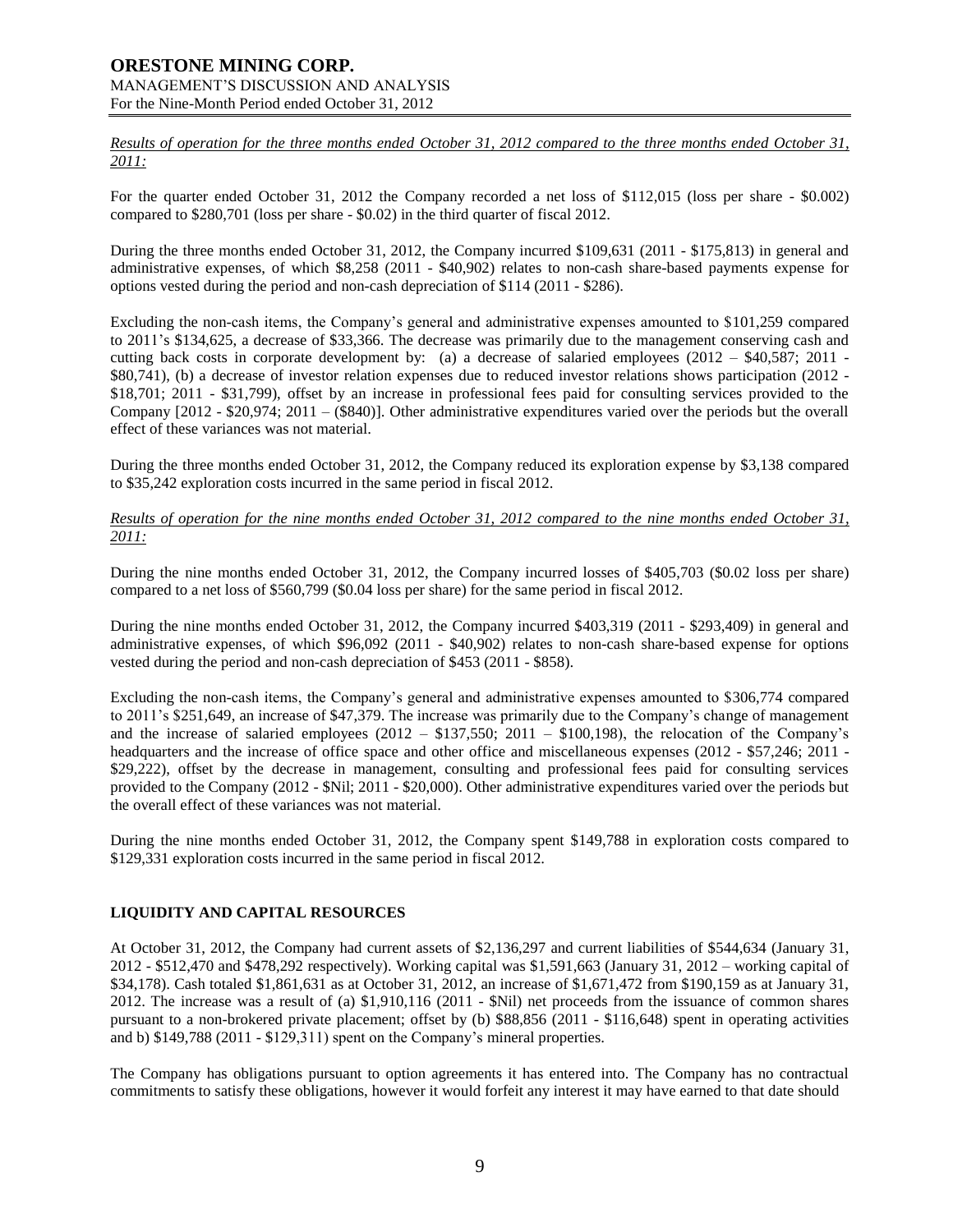it decide not to satisfy these obligations. Detailed terms of those agreements and the obligations are included in the financial statements.

Management estimates that the current cash position and future cash flows from warrants and options will be sufficient for the Company to carry out its anticipated exploration and operating plans through the end of its fiscal 2013.

# **OFF BALANCE SHEET ARRANGEMENTS**

The Company has no off-balance sheet arrangements that would potentially affect its operations or financial condition of the Company.

### **OUTSTANDING SHARE DATA**

#### Common Shares

The authorized share capital of the Company consists of an unlimited number of common shares without par value.

On September 18, 2012 the Company completed a share consolidation in the basis of four (4) pre-consolidation shares for one (1) post-consolidation common share of the Company. All references to number of shares and per share amounts have been retroactively restated to reflect the share consolidation.

On October 23, 2012 the Company completed a non-brokered private placement for gross proceeds of \$2,000,000. The Company issued an aggregate of 19,175,000 common shares for cash and 220,500 common shares for finder's fees.

|                   | Number of common shares<br>issued and outstanding | <b>Share Capital Amount</b> |
|-------------------|---------------------------------------------------|-----------------------------|
| January 31, 2012  | 16.397.323                                        | 4.709.009                   |
| October 31, 2012  | 35,792,823                                        | 6,118,579                   |
| December 21, 2012 | 35,792,823                                        | 6,118,579                   |

### Stock options

The Company has adopted an incentive share option plan for its directors, officers, employees and consultants under which the Company may gran options to acquire a maximum number of common shares equal to 10% of the total issued and outstanding common shares of the Company.

On April 15, 2012, 300,000 incentive stock options at an exercise price of \$0.10 were granted to a consultant of the Company. These options are exercisable until April 15, 2013.

On October 26, 2012, 2,372,000 incentive stock options at an exercise price of \$0.15 were granted to directors, officers and consultants of the Company. These options are exercisable until October 26, 2017.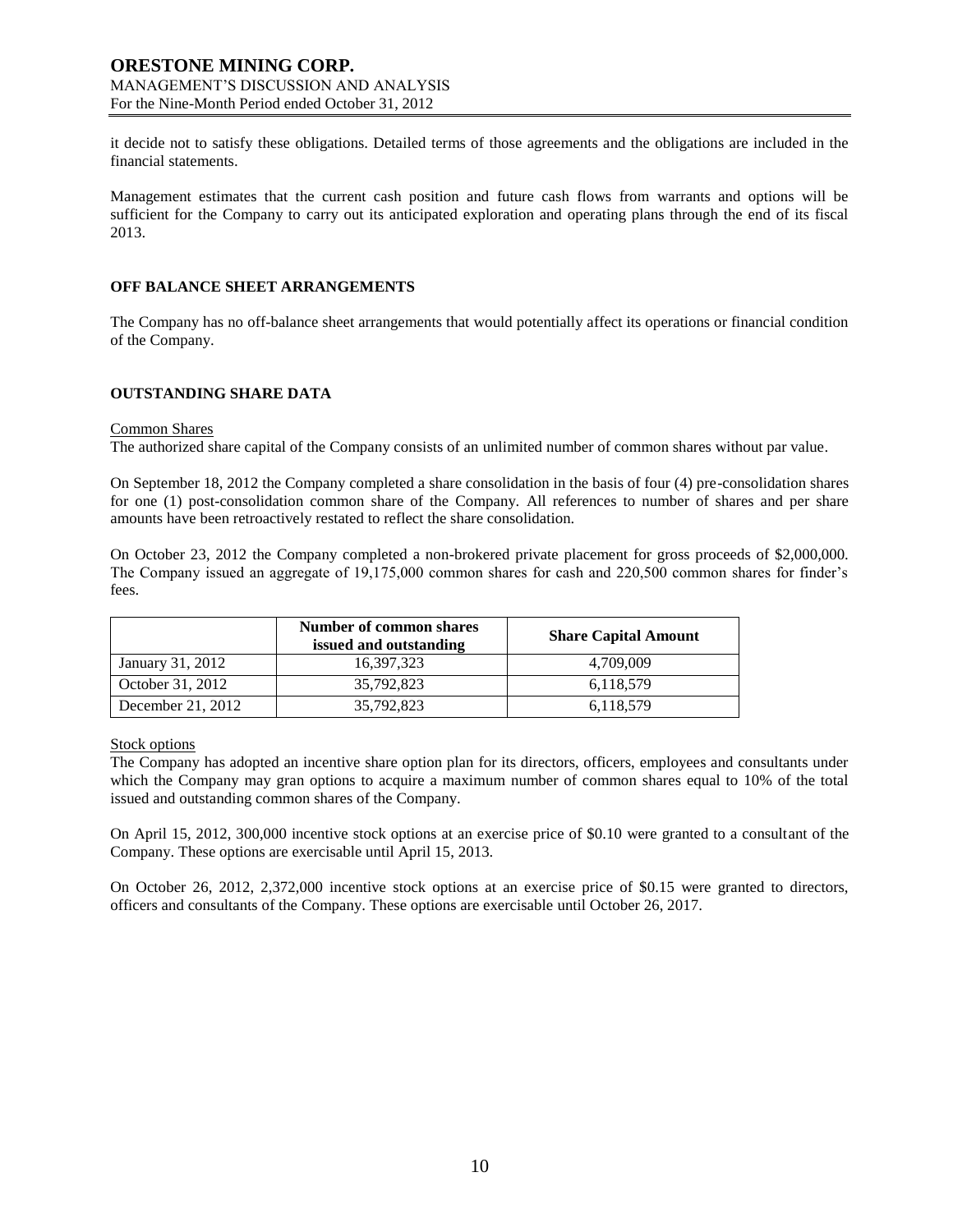### **ORESTONE MINING CORP.** MANAGEMENT'S DISCUSSION AND ANALYSIS

For the Nine-Month Period ended October 31, 2012

| Number of<br>shares | Exercise<br>price $(\$)$ | Expiry date        |
|---------------------|--------------------------|--------------------|
| 125,000             | 0.80                     | March 7, 2013      |
| 138,750             | 0.42                     | September 8, 2013  |
| 50,000              | 0.60                     | January 12, 2015   |
| 381,250             | 0.42                     | September 8, 2016  |
| 50,000              | 0.40                     | September 29, 2016 |
| 75,000              | 0.40                     | April 15, 2013     |
| 2,372,000           | 0.15                     | October 26, 2017   |
| 3,192,000           |                          |                    |

As at October 31, 2012 a total of 3,192,000 stock options were outstanding as follows:

If all the remaining outstanding options were exercised, the Company's available cash would increase by \$754,200.

### **Warrants**

As at October 31, 2012, a total of 11,733,125 share purchase warrants and 1,041,250 finder's purchase warrants were outstanding as follows:

*Warrants*

| Number of  | Exercise     |                    |
|------------|--------------|--------------------|
| Warrants   | Price $(\$)$ | <b>Expiry Date</b> |
| 1,225,000  | 0.40         | November 29, 2012  |
| 764,375    | 0.80         | December 2, 2012   |
| 156,250    | 0.80         | July 11, 2013      |
| 7,937,500  | 0.15         | October 23, 2013   |
| 1,650,000  | 0.17         | October 23, 2013   |
| 11,733,125 |              |                    |

*Finder's Warrants*

| Number of | Exercise     |                    |
|-----------|--------------|--------------------|
| Warrants  | Price $(\$)$ | <b>Expiry Date</b> |
| 89,250    | 0.15         | October 23, 2012   |
| 21,000    | 0.17         | October 23, 2012   |
| 798,000   | 0.10         | October 23, 2012   |
| 133,000   | 0.125        | October 23, 2012   |
| 1.041.250 |              |                    |

If all the remaining outstanding warrants were exercised, the Company available cash would increase by \$2,811,007.

At the date of this MD&A, there were 35,792,823 common shares issued and outstanding and 51,869,448 common shares outstanding on a diluted basis.

# **RELATED PARTY TRANSACTIONS**

Payments to related parties were made in the normal course of operations and were valued at fair value as determined by management. Amounts due to or from related parties are unsecured, non-interest bearing and due on demand.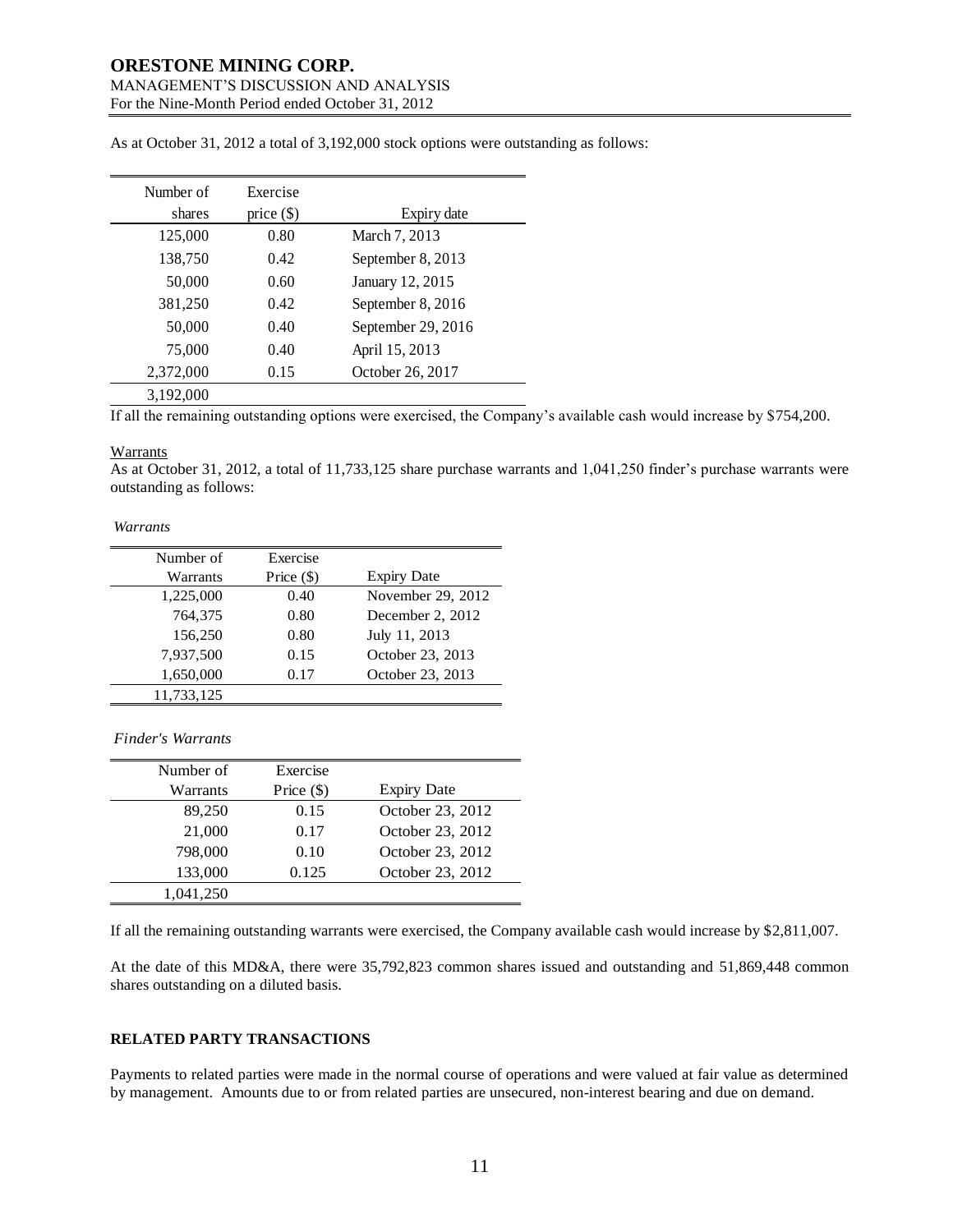### a) Key management personnel compensation

The aggregate value of transactions and outstanding balances relating to key management personnel and entities over which they have control or significant influence were as follows for the three months ended October 31, 2012:

|                              | Six months ended October 31 |        |  |
|------------------------------|-----------------------------|--------|--|
|                              | 2012<br>2011                |        |  |
|                              |                             |        |  |
| Short-term employee benefits | 97,500                      | 52,284 |  |
| Share-based payments         |                             |        |  |
| Total                        | 97,500                      | 52,284 |  |

### b) Other related party transactions

| Total charges for the nine months ended October 31,               |                         | 2012    | 2011   |
|-------------------------------------------------------------------|-------------------------|---------|--------|
|                                                                   |                         |         |        |
| Amounts due to:                                                   | Description of charges: | \$      |        |
| A private company controlled by a<br>director of the Company      | Management fees         |         | 18,000 |
| A public company with two directors<br>in common with the Company | Rent                    | 23,670  |        |
| A private company with one director<br>in common with the Company | Loan payable            | 90,000  |        |
|                                                                   |                         | 113,670 | 18,000 |

| Due to related parties:                                                        |                 |         | As at October 31, As at January 31, |
|--------------------------------------------------------------------------------|-----------------|---------|-------------------------------------|
|                                                                                |                 | 2012    | 2012                                |
|                                                                                | Services for:   |         | S                                   |
| A private company controlled by a<br>director of the Company                   | Management fees | 38,875  | 45,875                              |
| A private company with one director in Loan payable<br>common with the Company |                 | 90,000  |                                     |
|                                                                                |                 | 128,875 | 45.875                              |

During the nine months ended October 31, 2012, the Company received a loan from a private company with a director in common for \$90,000. The loan is unsecured, non-interest bearing and has no fixed terms of repayment. As of October 31, 2012 the Company owes this private company \$90,000 (January 31, 2012 – \$Nil).

During the year ended January 31, 2012 the Company issued 662,100 shares at a price of \$0.20 in settlement for certain debts owed by the Company in an amount of \$132,420 to certain directors and officers of the Company, resulting in a loss on settlement of debt of \$79,462. As at October 31, 2012 \$38,875 (January 31, 2012 - \$45,875) was owed to certain officers and directors as a result of this settlement.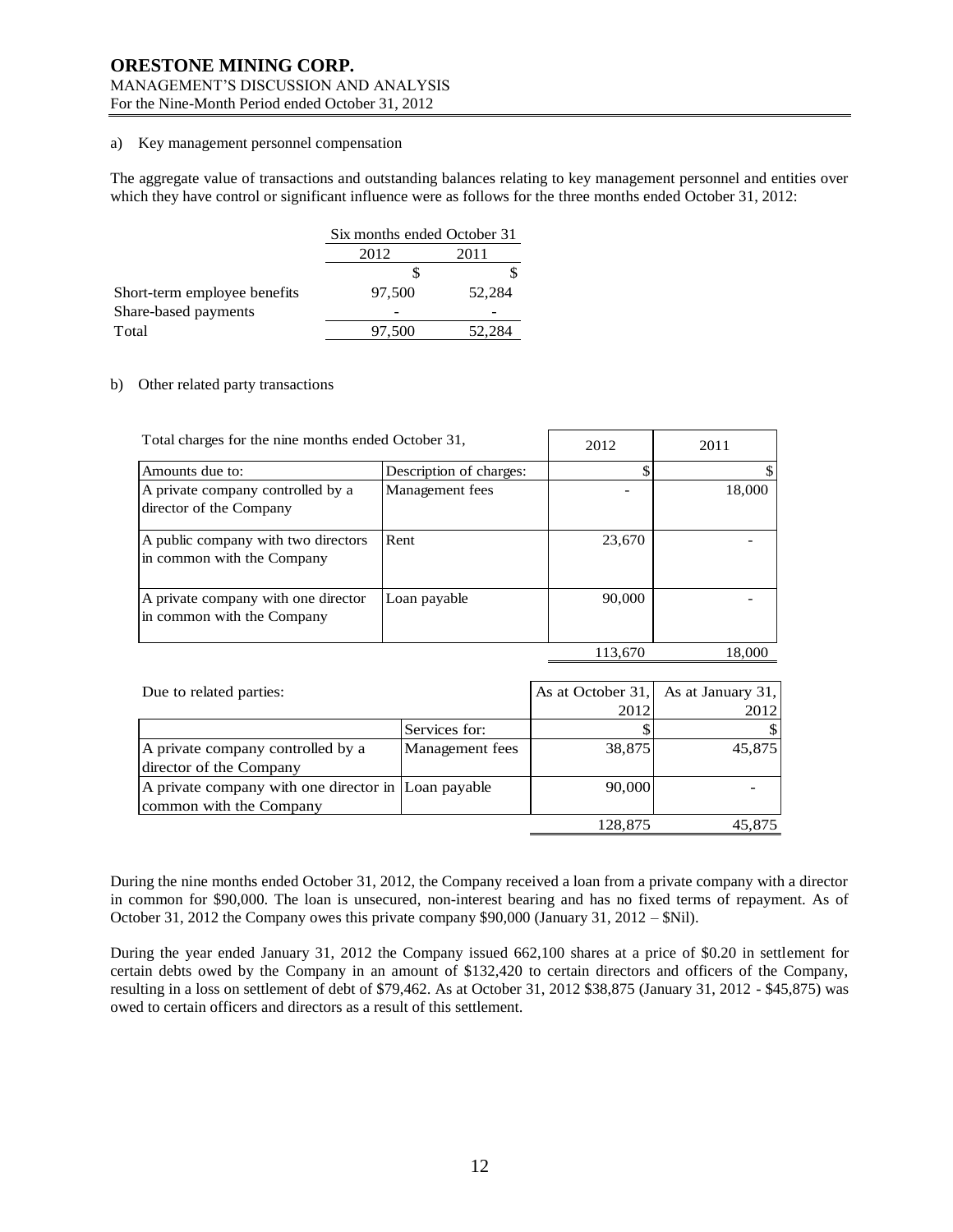### **PROPOSED TRANSACTIONS**

The Company does not currently have any proposed transactions approved by the board of directors. All current transactions are fully disclosed in the financial statements for the period ended October 31, 2012.

### **OTHER ITEMS NOT RELATED TO ONGOING BUSINESS ACTIVITIES**

### *Changes in the direction of business*

Since incorporation on April 30, 2007, the Company is and continues to be primarily in the exploration stage with respect to its mineral properties.

### **FINANCIAL INSTRUMENTS AND RISK MANAGEMENT**

The Company's financial instruments consist of cash, receivables, mineral tax credit recoverable, loans payable, accounts payable and due to related parties. The carrying value of these financial instruments approximates their fair value and are measured based on Level 1 of the fair value hierarchy. The Company's financial instruments are exposed to certain financial risks, including currency risk, credit risk, liquidity risk and interest risk.

### **Management of Financial Risk**

The Company's financial instruments are exposed to certain financial risks, which include credit risk, interest rate risk, liquidity risk, and market risk.

#### *Credit Risk*

Credit risk is the risk that one party to a financial instrument will fail to fulfill an obligation causing the other party to incur a financial loss. The Company is exposed to credit risks arising from its cash holdings and receivables. The Company manages credit risk by placing cash with major Canadian financial institutions. Receivables are due from the Government of Canada and for reimbursements. Management believes that credit risk related to these amounts is low. As at October 31, 2012, the Company's maximum exposure to credit risk is the carrying value of its cash equivalents and accounts receivable.

### *Interest Rate Risk*

Interest rate risk is the risk that an investment's value will change due to a change in the level of interest rates. The Company's exposure to interest rate risk relates to its ability to maintain the current rate of interest on its short-term investment.

### *Liquidity Risk*

Liquidity risk is the risk that the Company will not have sufficient funds to meet its financial obligations when they are due. To manage liquidity risk, the Company reviews additional sources of capital to continue its operations and discharge its commitments as they become due.

### *Market Risk*

Market risk is the risk that the fair value or future cash flows of a financial instrument will fluctuate because of changes in market prices. Market risk comprises three types of risk: currency risk, interest rate risk and price risk. The Company is not subject to currency risk as the functional currency is the Canadian dollar. The Company does not use any form of derivative or hedging instruments to reduce its foreign currency risk. The Company is not affected by price risk.

### *Management of Industry Risk*

The Company is engaged primarily in the mineral exploration field and manages related industry risk issues directly. The Company is potentially at risk for environmental reclamation and fluctuations in commodity based market prices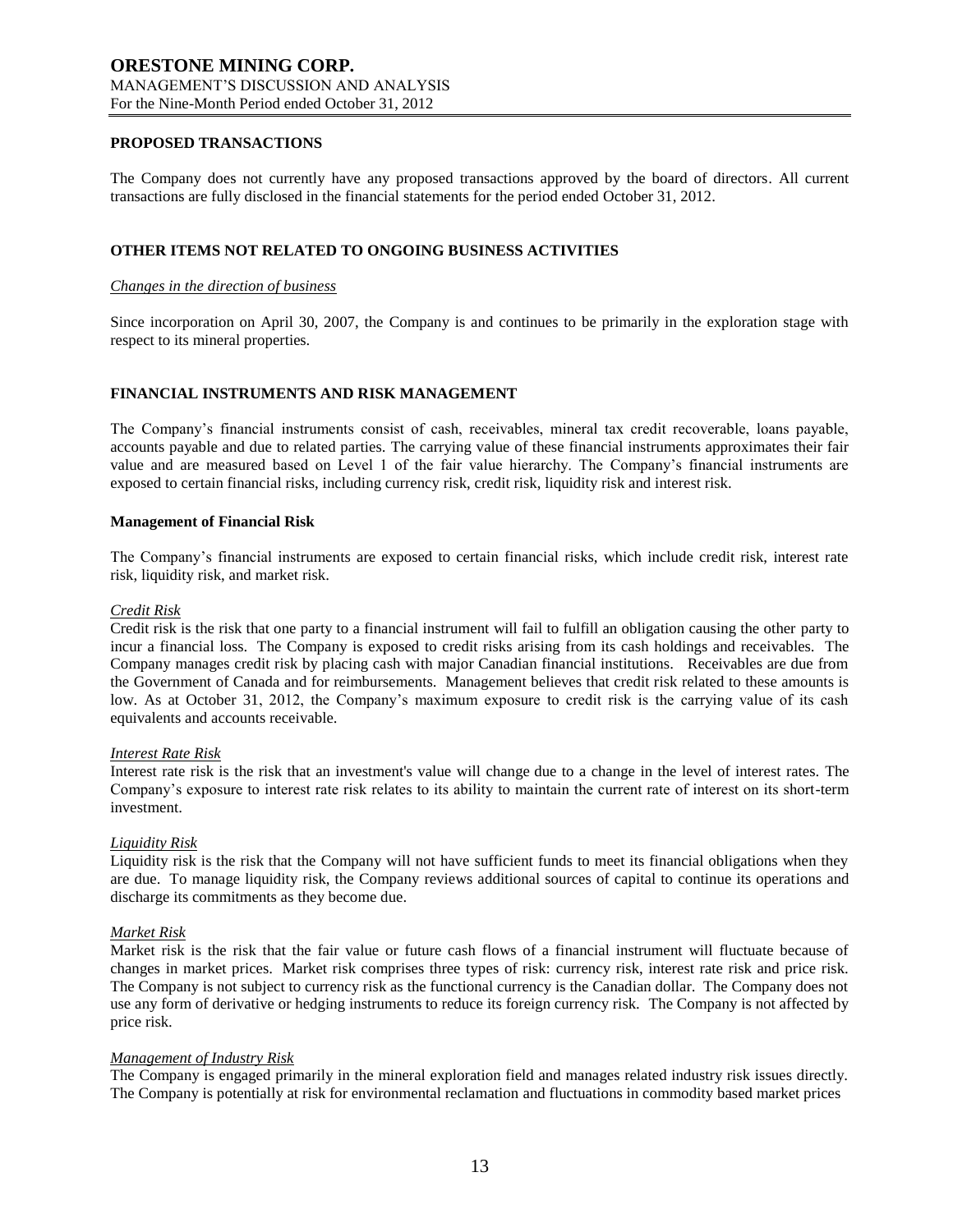associated with resource property interests. Management is of the opinion that the Company addresses environmental risk and compliance in accordance with industry standards and specific project environmental requirements.

### *Commodity Price Risk*

The ability of the Company to explore its mineral properties and the future profitability of the Company are directly related to the market price of gold and other precious metals.

# **Management of Capital**

The Company manages its common shares, stock options and warrants as capital. The Company's objectives when managing capital are to safeguard the Company's ability to continue as a going concern in order to pursue the exploration of its mineral properties to maintain a flexible capital structure which optimizes the costs of capital at an acceptable risk.

The Company manages the capital structure and makes adjustments to it in light of changes in economic conditions and the risk characteristics of the underlying assets. To maintain or adjust the capital structure, the Company may attempt to issue new shares and, acquire or dispose of assets.

# **ACCOUNTING ESTIMATES AND JUDGMENTS**

The preparation of these consolidated financial statements requires management to make estimates and judgments and form assumptions that affect the reported amounts and other disclosures in these financial statements. The estimates and associated assumptions are based on historical experience and various other factors that are believed to be reasonable under the circumstances, the results of which form the basis of making the judgments about carrying values of assets and liabilities that are not readily apparent from other sources. Actual results may differ from these estimates under different assumptions and conditions.

The estimates and underlying assumptions are reviewed on an ongoing basis. Revisions to accounting estimates are recognized in the period in which the estimate is revised if the revision affects only that period or in the period of the revision and further periods if the review affects both current and future periods

Critical accounting estimates are estimates and assumptions made by management that may result in material adjustments to the carrying amount of assets and liabilities within the next financial year. Critical estimates used in the preparation of these financial statements include, among others, the recoverability of accounts receivable and deferred income tax assets, impairment of assets, measurement of share-based payments and valuation of reclamation obligations.

Critical accounting judgments are accounting policies that have been identified as being complex or involving subjective judgments or assessments. Critical accounting judgments include the expected economic lives of and the estimated future operating results and net cash flows from exploration properties and equipment.

# **ADOPTION OF NEW AND REVISED STANDARDS AND INTERPRETATIONS**

Certain new accounting standards and interpretations have been published that are not mandatory for the October 31, 2012 reporting period.

The following new standards, amendments and interpretations that have not been early adopted in these financial statements, are not expected to have a material effect on the Company's future results and financial position:

- a) IFRS 9 Financial Instruments (New; to replace IAS 39 and IFRIC 9);
- b) IFRS 10 Consolidated Financial Statements (New; to replace consolidation requirements in IAS 27 (as amended in 2008) and SIC-12);
- c) IFRS 11 Joint Arrangements (New; to replace IAS 31 and SIC-13);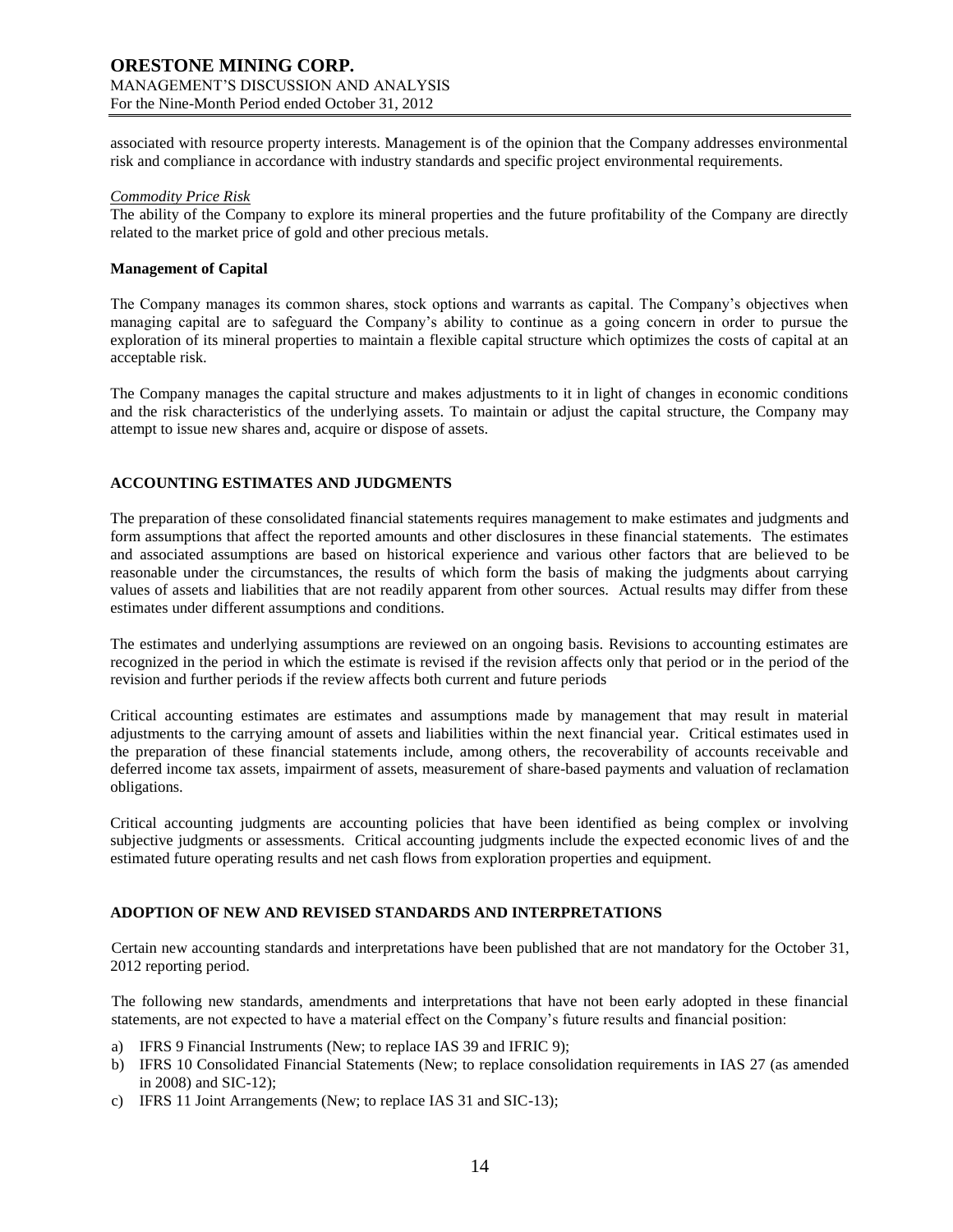- d) IFRS 12 Disclosure of Interests in Other Entities (New; to replace disclosure requirements in IAS 27 (as amended in 2008), IAS 28 (as revised in 2003) and IAS 31);
- e) IFRS 13 Fair Value Measurement (New; to replace fair value measurement guidance in other IFRSs);
- f) IAS 19 Employee Benefits (Amended in 2011);
- g) IAS 27 Separate Financial Statements (Amended in 2011);
- h) IAS 28 Investments in Associates and Joint Ventures (Amended in 2011); and
- i) IFRIC 20 Stripping Costs in the Production Phase of a Surface Mine (New).

The Company anticipates that the application of the above new and revised standards, amendments and interpretations will have no material impact in its results and financial position.

### **OTHER MD&A DISCLOSURE REQUIREMENTS**

### Information available on SEDAR:

As specified by National Instrument 51-102, Orestone advises readers of this MD&A that important additional information about the Company is available on the SEDAR website (www.sedar.com).

#### Disclosure by venture issuer without significant revenue

An analysis of the material components of the Company's general and administrative expenses is disclosed in the financial statements to which this MD&A relates. An analysis of the material components of the mineral property and deferred exploration costs of the Company's mineral properties for its first two completed financial years is disclosed in Note 5 to the financial statements to which this MD&A relates.

#### Going concern issue

The Company is in the exploration stage and has no revenue or income from operations. The Company has limited capital resources and has to rely upon the sale of equity and/or debt securities for cash required for exploration and development purposes, for acquisitions and to fund the administration of the Company. Since the Company does not expect to generate any revenues from operations in the near future, it must continue to rely upon the sales of its equity or debt securities or joint venture agreements to raise capital. It follows that there can be no assurance that financing, whether debt or equity, will be available to the Company in the amount required by the Company at any particular time or for any period and that such financing can be obtained on terms satisfactory to the Company.

The Company's financial statements have been prepared on a going concern basis which assumes that the Company will be able to realize its assets and discharge its liabilities in the normal course of business for the foreseeable future. The continuing operations of the Company are dependent upon its ability to obtain the necessary financing to meet its ongoing commitments and further its mineral exploration programs.

The Company may encounter difficulty sourcing future financing in light of the recent economic downturn. The current financial equity market conditions and the inhospitable funding environment make it difficult to raise capital through the private placements of shares. The junior resource industry has been severely affected by the world economic situation as it is considered speculative and high-risk in nature, making it even more difficult to fund. While the Company is using its best efforts to achieve its business plans by examining various financing alternatives, there is no assurance that the Company will be successful with any financing ventures.

### Evaluation of Disclosure Controls and Procedures

Disclosure controls and procedures are designed to provide reasonable assurance that all relevant information is gathered and reported to senior management, including the Company's Chief Executive Officer and Chief Financial Officer, on a timely basis so that appropriate decisions can be made regarding public disclosure. Management of the Company, with the participation of the Chief Executive Officer and Chief Financial Officer, has evaluated the effectiveness of the Company's disclosure controls and procedures as at October 31, 2012, as required by Canadian securities law. Based on that evaluation, the Chief Executive Officer and the Chief Financial Officer have concluded that, as of October 31, 2012, the disclosure controls and procedures were effective to provide reasonable assurance that information required to be disclosed in the Company's annual filings and interim filings (as such terms are